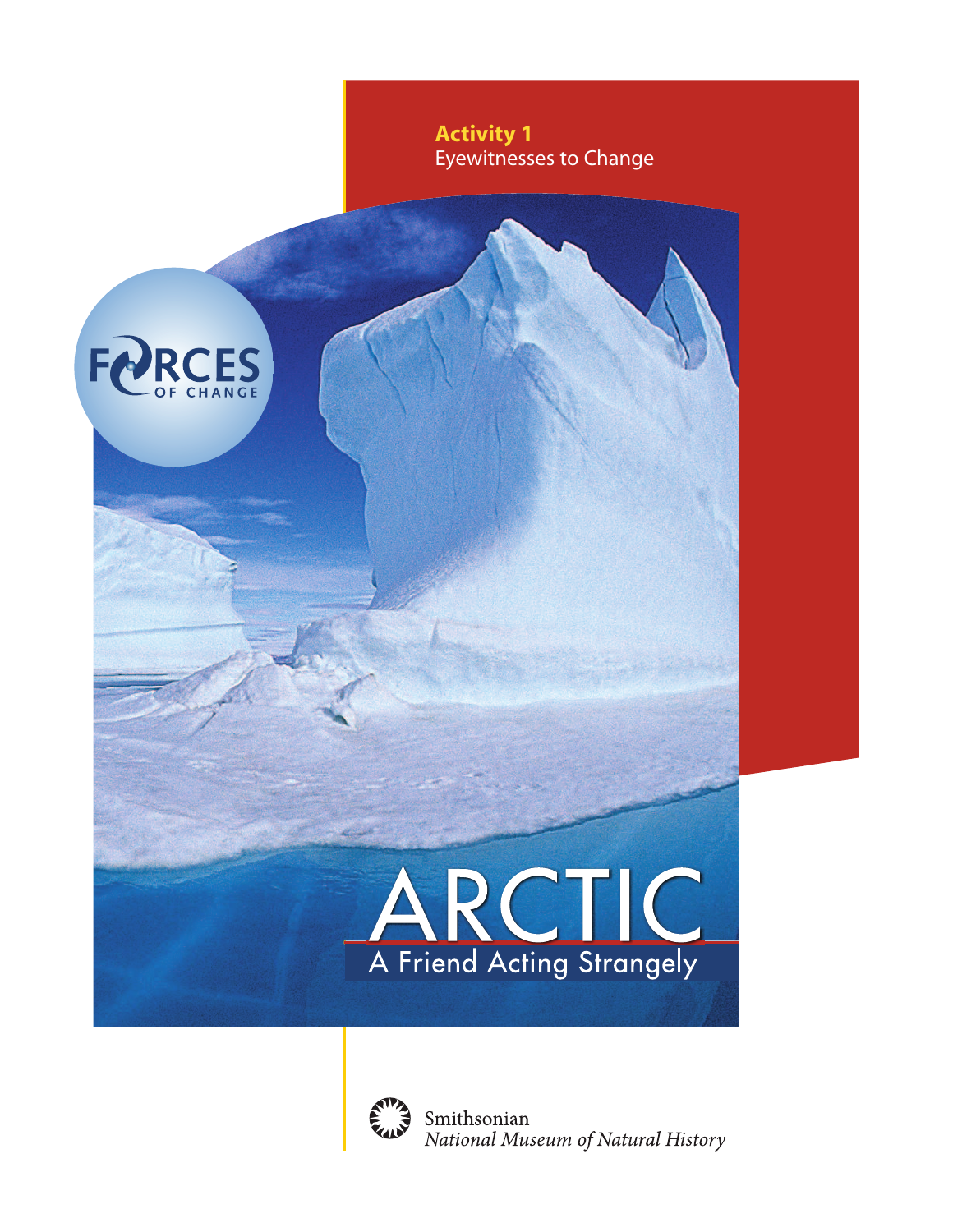## ACTIVITY 1

# **EYEWITNESSES TO CHANGE**

NATIVE PEOPLES OBSERVE CLIMATE CHANGES IN THE ARCTIC

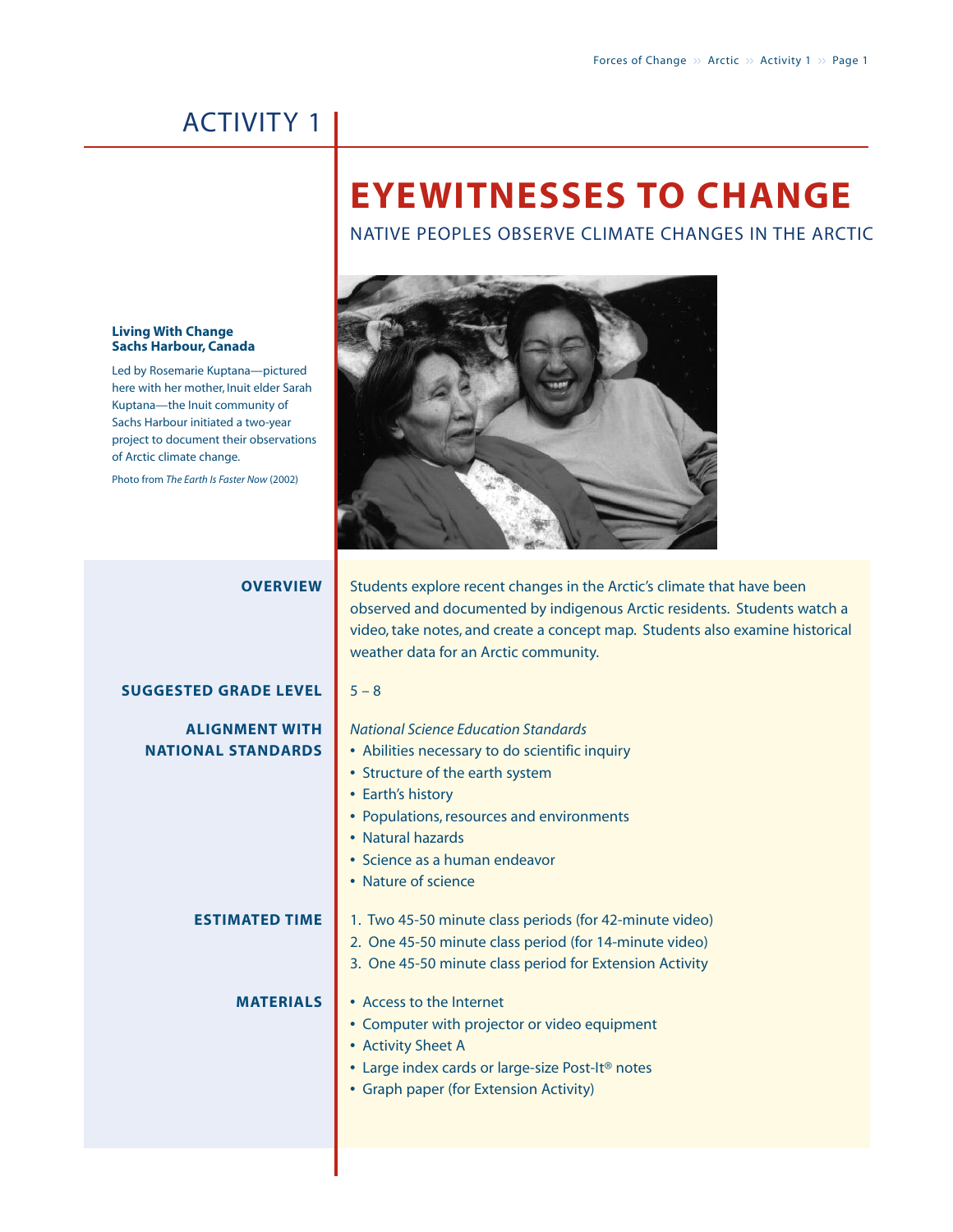# ACTIVITY 1

### **OBJECTIVES**

Students will be able to:

- **1 >** Effectively take and organize notes.
- **2 >** Prioritize concepts and map cause and effect relationships among them.
- **3 >** List five changes in climate the people of Sachs Harbour have observed.
- **4 >** Explain why the people of Sachs Harbour are critical observers of their environment.
- **5 >** Compare and contrast indigenous observations of climate to historical weather records.



### **BACKGROUND**

For thousands of generations, native residents of the Arctic have lived with yearto-year fluctuations in their environment and weather. But in recent decades, they have observed changes that are far different from what they would consider normal. The video—*Alangotok—Inuit Observation on Climate Change*— documents climate change from the perspective of an indigenous Arctic community. It was produced by the residents of Sachs Harbour, an Inuit

#### **Documenting Change Sachs Harbour, Canada**

This Canadian Arctic community co-produced a broadcast-quality video to bring attention to the impacts of climate change on their lives.

Photo © Neil Ford

community. Sachs Harbour is located on Banks Island in Canada's Northwest Territories, in the High Arctic about 640 kilometers (400 miles) above the Arctic Circle. The video was part of a community-based project conducted in partnership with science researchers.

Projects like the one carried out in Sachs Harbour involve Traditional Ecological Knowledge (or TEK), a system of an understanding one's environment. It's an oral tradition accumulated over many, many generations by people who depend on the land and sea for their survival. Increasingly, climate specialists rely on these oral "climate records" to determine the scope and impact of changes in the Arctic.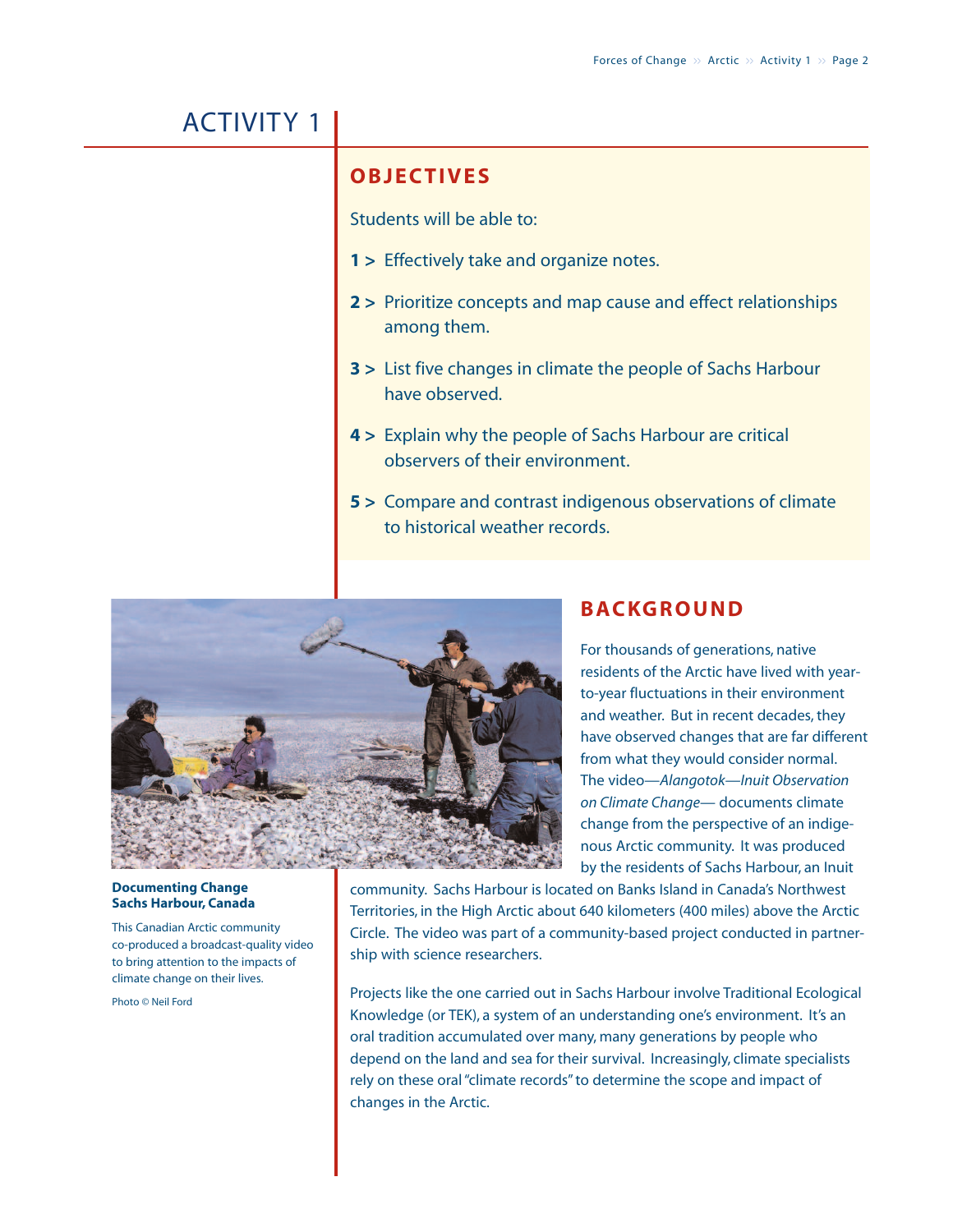# ACTIVITY 1

### **PROCEDURE**

### **STEP 1 > Download the video.**

Download the video from the Internet, or purchase a copy for \$16. You have several options.

- **•** At<http://www.iisd.org/publications/pub.aspx?pno=429> there is a 42-minute and a 14-minute version of the video: *Alangotok—Inuit Observation on Climate Change Sila, Alangotok—Inuit Observation on Climate Change*.
- **•** At<http://forces.si.edu/arctic/> is a 3-minute video, *Eyewitness to Change*, that is an adaptation of the video above used in the exhibit,"Arctic: A Friend Acting Strangely."

### **STEP 2 > Introduce the activity.**

Tell students they are going to watch a video about climate change in the Arctic, produced by the Inuit community of Sachs Harbour in Canada's Northwest Territories. The residents of Sachs Harbour made the video to call attention to their concerns about the effects of changes in the weather and environment on their lives.

The community of Sachs Harbour largely supports itself—as most indigenous Arctic communities do—through hunting, trapping, and fishing. Ask students how this fact might make a community more or less (1) astute observers of changes in their environment and (2) vulnerable to the changes in their climate.

### **STEP 3 > Watch video and take notes.**

Students take notes during the video. On **Activity Sheet A**, each student:

- **•** Records 10 observations made by the residents of Sachs Harbour.
- **•** Organizes the 10 observations into four categories of "observed changes" (1) Weather and Seasons (2) Land and Sea (3) Animals (4) Community Life. (*Extension for advanced classes or higher grades: students create their own categories based on the observed changes and then organize the observations into the correct categories.*)

#### *See Teacher Reference #1*

### **STEP 4 > Small group discussion and consensus.**

Divide class into groups of four students each to discuss the video. Distribute 10 large index cards to each group. Each group:

- **1 >** Appoints a recorder for its group.
- **2 >** Agrees on the 10 most important observations made by the residents of Sachs Harbour.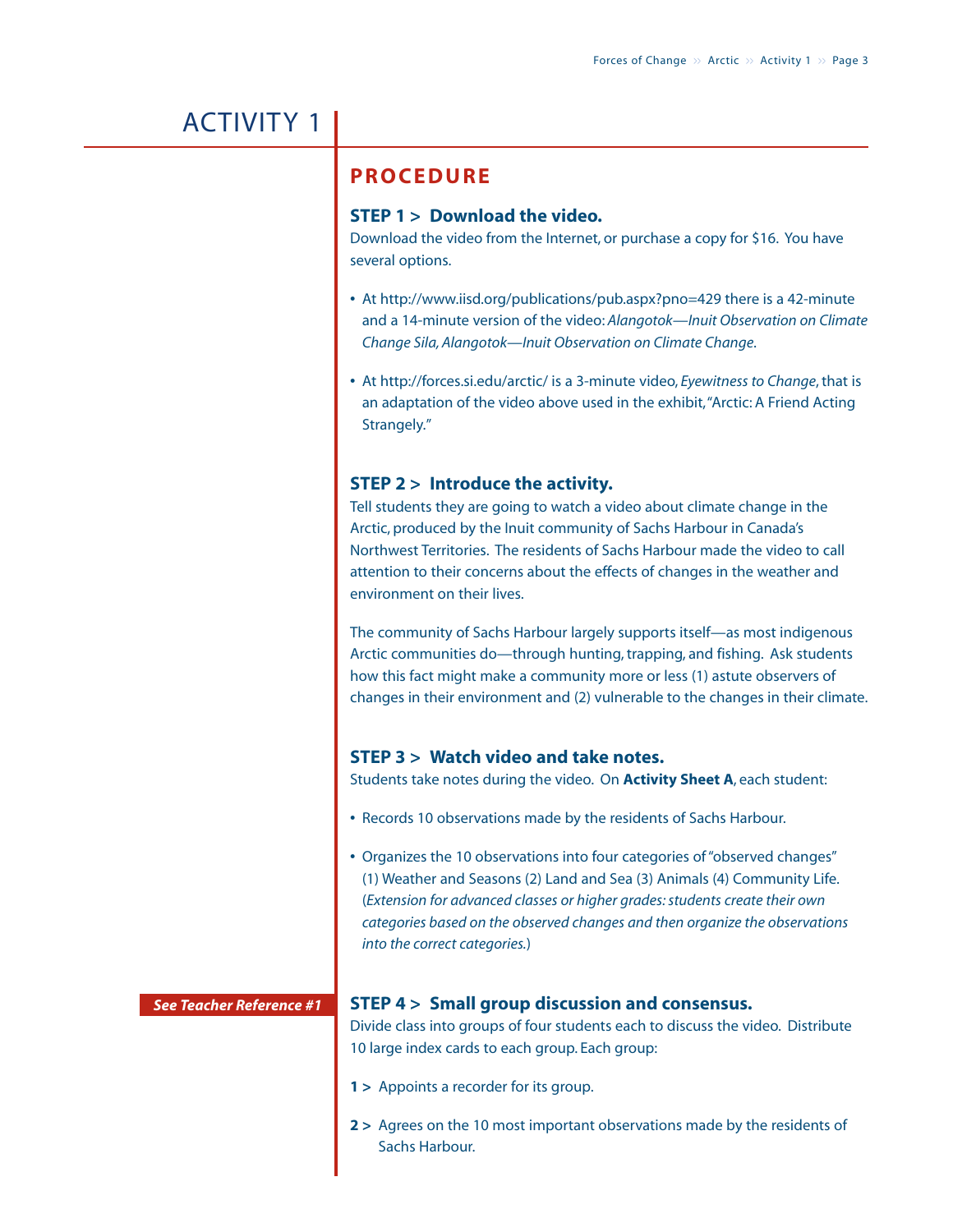| <b>ACTIVITY 1</b>               |                                                                                                                                                                                                                                                                                                                                                                                                                                                            |
|---------------------------------|------------------------------------------------------------------------------------------------------------------------------------------------------------------------------------------------------------------------------------------------------------------------------------------------------------------------------------------------------------------------------------------------------------------------------------------------------------|
|                                 | 3 > Records each observation onto an index card.<br>4> Sorts each card into one of four categories of "observed changes," as<br>in Step 3: (1) Weather and Seasons, (2) Land and Sea, (3) Animals, and<br>(4) Community Life.<br>5 > Writes one of the four categories on each of the ten index cards.                                                                                                                                                     |
| <b>See Teacher Reference #2</b> | <b>STEP 5 &gt; Class creates a concept map.</b>                                                                                                                                                                                                                                                                                                                                                                                                            |
|                                 | 1 > Assemble the class to create a concept map. The concept map will show<br>hierarchies and cause/effect relationships among the observations made<br>by the residents of Sachs Harbour.                                                                                                                                                                                                                                                                  |
|                                 | 2 > Tack up the index cards produced by the small groups in Step 4.                                                                                                                                                                                                                                                                                                                                                                                        |
|                                 | 3 > Organize cards into the four categories of observed changes. Eliminate<br>duplicate concepts. Combine similar concepts onto one card.                                                                                                                                                                                                                                                                                                                  |
|                                 | 4> Organize index cards into main groups and then into sub-groups. (You do<br>not have to be tied to the four initial categories. Students probably discov-<br>ered that some of the observations do not fit neatly into a category, there<br>are complex relationships among the observations.)                                                                                                                                                           |
|                                 | 5 > Arrange the index cards in a layout that best represents the hierarchies and<br>connections among the main groupings and sub-groupings. Use a consis-<br>tent hierarchy in which the most important groups are at the top or in the<br>center your layout. Place closely related items near each other. Think in<br>terms of connecting the items that shows the relationships among them.<br>Remember there are many ways to create this concept map. |
|                                 | 6 > Use lines or arrows to link groups and sub-groups.                                                                                                                                                                                                                                                                                                                                                                                                     |
|                                 | 7> Have students copy the concept map onto the back of Activity Sheet A.                                                                                                                                                                                                                                                                                                                                                                                   |
|                                 | <b>ASSESSMENT</b>                                                                                                                                                                                                                                                                                                                                                                                                                                          |
|                                 | Discussion questions (can be used in discussion groups or as<br>written essays).                                                                                                                                                                                                                                                                                                                                                                           |
|                                 | 1 > Ask students: "If you lived in Sachs Harbour would you be concerned about<br>the changes observed? What would concern you the most and why?"                                                                                                                                                                                                                                                                                                           |
|                                 | 2 > Why is it important to the people of Sachs Harbour to be able to reliably<br>predict the weather and seasonal changes?                                                                                                                                                                                                                                                                                                                                 |
|                                 |                                                                                                                                                                                                                                                                                                                                                                                                                                                            |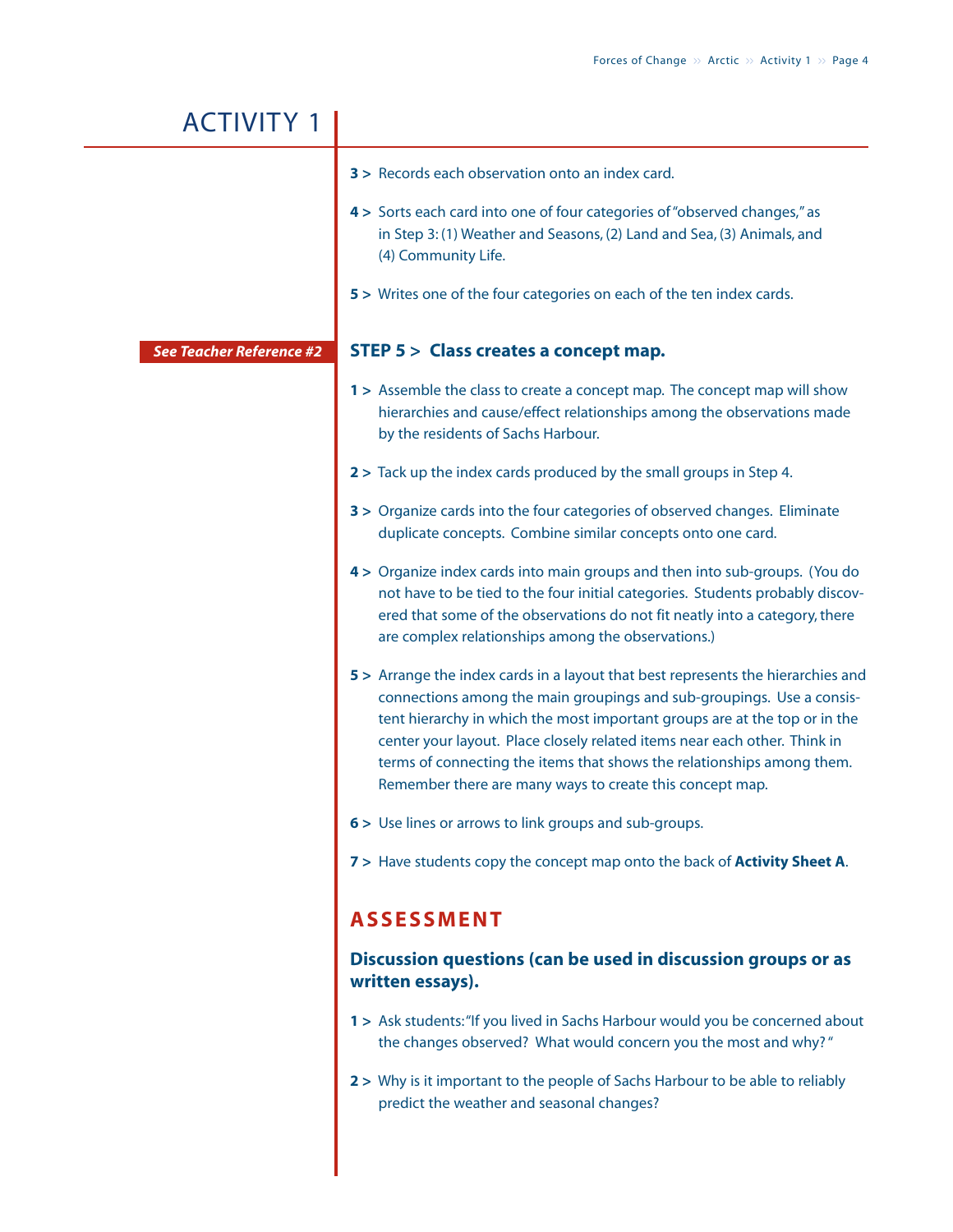| <b>ACTIVITY 1</b>               |                                                                                                                                                                                                                                                                                                                           |
|---------------------------------|---------------------------------------------------------------------------------------------------------------------------------------------------------------------------------------------------------------------------------------------------------------------------------------------------------------------------|
|                                 | 3 > What people in your community, do you think, might be particularly keen<br>observers of the climate and environment? (Examples might include:<br>farmers, road workers, fishermen, resort owners).                                                                                                                    |
|                                 | 4> Why can these observations by local Arctic residents be useful to scientists<br>who study climate change? What can scientists learn from the people of<br>Sachs Harbour about changes in their environment?                                                                                                            |
|                                 | <b>Comparison of data and observations</b><br>Students compare historical temperature records for Sachs Harbour with obser-<br>vations made by the community's residents.                                                                                                                                                 |
| <b>See Teacher Reference #3</b> | 1 > Students create a line graph to express annual average temperatures for<br>Sachs Harbour from 1956-2005, a 49-year period (Extension for advanced<br>classes or higher grades: students should research the data on the Internet and<br>then create a graph based on datasets they locate through their research)     |
|                                 | • Years are on the "X" (horizontal) axis<br>• Annual mean temperatures are on the "Y" (vertical) axis.                                                                                                                                                                                                                    |
|                                 | 2 > Using their graphs as reference, students complete the following<br>statement:                                                                                                                                                                                                                                        |
|                                 | • From 1956-2005, the average annual temperature for Sachs Harbour<br>seems to have _____________ (increased/ decreased/ stayed about the<br>same).                                                                                                                                                                       |
|                                 | <b>RESOURCES</b>                                                                                                                                                                                                                                                                                                          |
|                                 | 1 > Traditional Ecological Knowledge (TEK):<br>• Krupnik, Igor and Jolly, Dyanna (eds.) 2002. The Earth is Moving Faster<br>Now: Indigenous Observations of Arctic Environmental Change.<br>Fairbanks, Alaska: Arctic Research Consortium of the United States<br>• http://www.edu.gov.mb.ca/k12/docs/support/sila_video/ |
|                                 | 2 > Concept mapping:<br>• http://www.udel.edu/chem/white/teaching/ConceptMap.html                                                                                                                                                                                                                                         |
|                                 | 3 > Historical weather records:<br>• NASA Institute for Space Studies (GISS): http://data.giss.nasa.gov/<br>gistemp/station_data/<br>• Meteorological Service of Canada:<br>http://climate.weatheroffice.ec.gc.ca/climateData/monthlydata_e.html?<br>timeframe=3&Prov=CA&StationID=1794&Year=1956&Month=1                 |
|                                 |                                                                                                                                                                                                                                                                                                                           |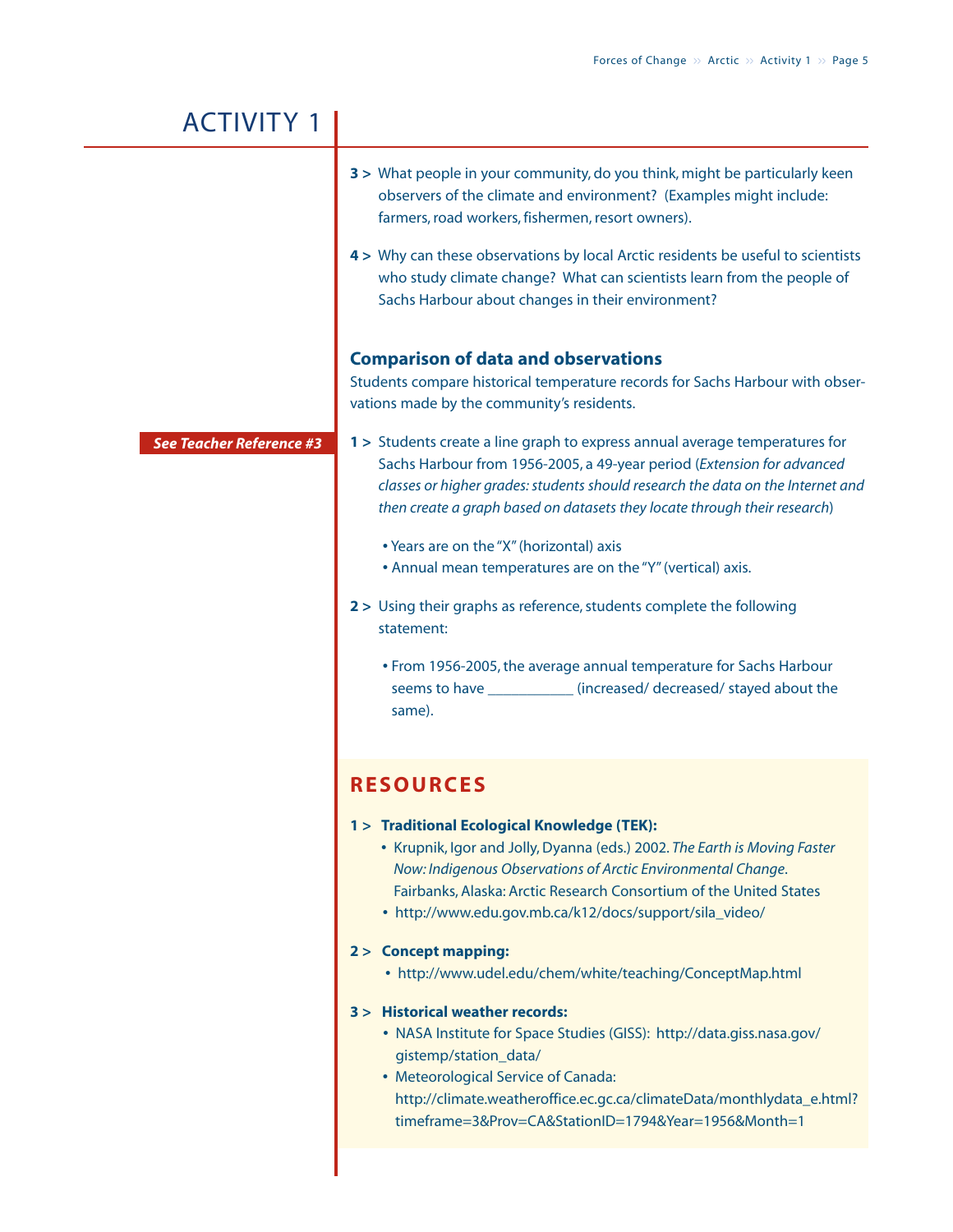# ACTIVITY 1 > **EYEWITNESSES TO CHANGE** <sup>&</sup>gt; **ACTIVITY SHEET A**

#### **Student Name**

### **STEP 1 > Take notes**

While you watch the video list ten changes observed by the residents of Sachs Harbour.

| 1 >  |  |  |
|------|--|--|
| 2 >  |  |  |
| 3 >  |  |  |
| 4 >  |  |  |
| 5 >  |  |  |
| 6 >  |  |  |
| 7 >  |  |  |
| 8 >  |  |  |
| 9 >  |  |  |
| 10 > |  |  |

### **STEP 2 > Organize your notes**

After you watch the video, organize your notes in the four categories below. Write the # of each observed change you recorded below in the category you think it belongs. You may think some observations belong in more than one category. That's okay.

### **STEP 3 > Summarize**

| <b>Changes in the</b><br><b>Weather and Seasons</b> | <b>Changes in the</b><br><b>Land and the Ocean</b> | <b>Changes in</b><br><b>Animal Life</b> | <b>Changes in</b><br><b>Community Life</b> |
|-----------------------------------------------------|----------------------------------------------------|-----------------------------------------|--------------------------------------------|
|                                                     |                                                    |                                         |                                            |
|                                                     |                                                    |                                         |                                            |
|                                                     |                                                    |                                         |                                            |

Select two changes that you think would concern you the most if you lived in Sachs Harbour. Explain why.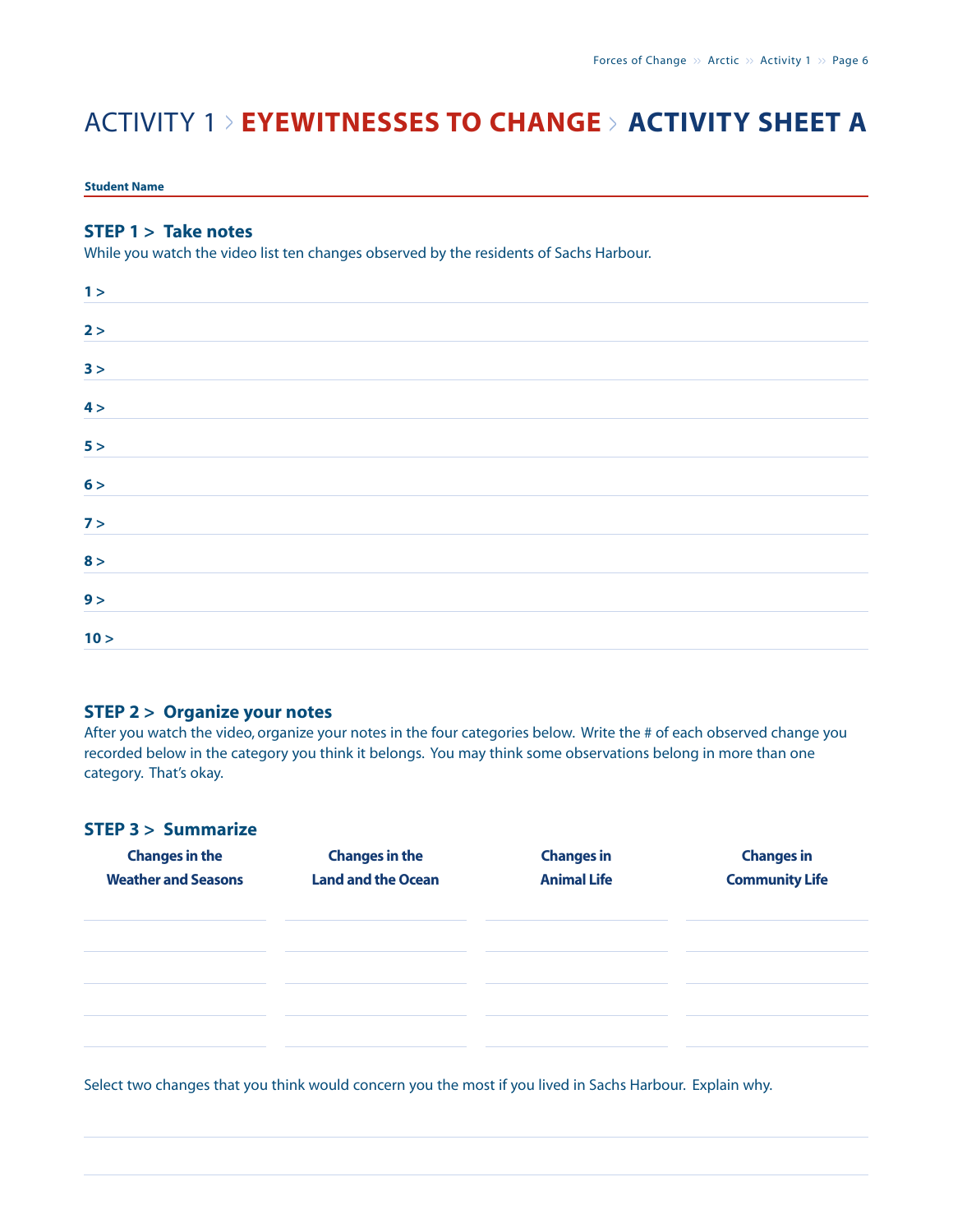## ACTIVITY 1 <sup>&</sup>gt; **TEACHER REFERENCES**

### *Teacher Reference #1: Changes Observed by Residents of Sachs Harbour*

| <b>Weather and Seasons</b>                   | <b>Land and Sea</b>                                                                                                                                                              | <b>Fish and Wildlife</b>                                                        | <b>Community Life</b>                                                           |
|----------------------------------------------|----------------------------------------------------------------------------------------------------------------------------------------------------------------------------------|---------------------------------------------------------------------------------|---------------------------------------------------------------------------------|
| Longer, warmer summers                       | Less sea ice in summer                                                                                                                                                           | More skinny seals (mothers<br>abandon babies)                                   | Don't know when to travel                                                       |
| More summer rain and wind                    | Earlier break-up of sea ice in spring<br>and later freeze-up in autumn<br>Thinner sea ice<br>Sea ice cracks more.<br>Increased landslides and mudslides<br>No icebergs in summer |                                                                                 | Can't read weather like used to                                                 |
| Earlier springs                              |                                                                                                                                                                                  | New fish species, e.g. salmon<br>(warmer water)<br>Fewer polar bears (less ice) | May have to move community (due<br>to erosion)                                  |
| Shorter, warmer winters                      |                                                                                                                                                                                  |                                                                                 |                                                                                 |
|                                              |                                                                                                                                                                                  |                                                                                 | Food sources moving further and<br>further away<br>Traditional knowledge not as |
| Later autumns                                |                                                                                                                                                                                  | Geese stay for shorter time in spring.                                          |                                                                                 |
| Seasonal change becoming unpre-<br>dictable. |                                                                                                                                                                                  | More insects in summer                                                          |                                                                                 |
|                                              |                                                                                                                                                                                  | New duck species appearing                                                      | reliable                                                                        |
| Rain instead of snow in autumn               | Onset of autumn freeze-up is unpre-<br>dictable.                                                                                                                                 | Change in caribou migration                                                     | Damage to buildings                                                             |
| More intense wind storms.                    |                                                                                                                                                                                  |                                                                                 | Don't know when to travel                                                       |
| More cloud cover                             | More erosion                                                                                                                                                                     |                                                                                 | Boating in November                                                             |
| Faster Spring ice and snow melt              | Melting permafrost                                                                                                                                                               |                                                                                 |                                                                                 |
|                                              | Warmer ocean water                                                                                                                                                               |                                                                                 | Swimming in the ocean                                                           |
|                                              | Melting permafrost caused lake to<br>drain into ocean taking fish with it.                                                                                                       |                                                                                 |                                                                                 |

#### *Teacher Reference #2: Sample Concept Map*